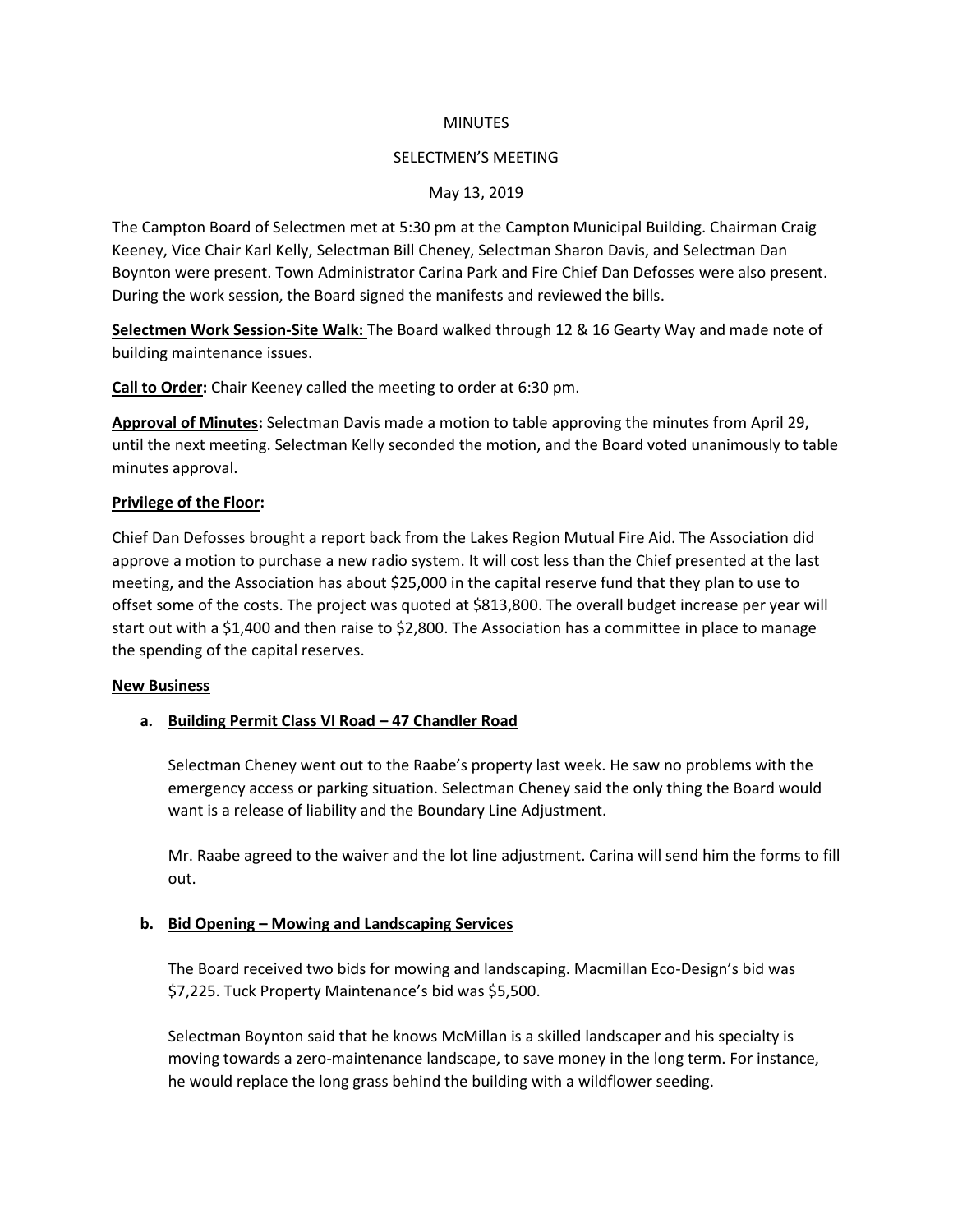Selectman Davis said she would choose Tuck, as there is some open-endedness with McMillan. Selectman Kelly agreed that the Board is looking for maintenance of the current landscape.

The Board also suggested having the Becket School students do the spring and fall cleanup. As it is a little late for spring cleanup, they would support fall cleanup.

**Selectman Kelly made a motion to accept Tuck Property Maintenance bid for \$5,500 with the exception of fall cleanup. Selectman Davis seconded the motion. The Board voted all in favor, and the motion carried.**

### **c. Department Head Update – Road Agent Paving Schedule**

The Board looked over their updated 2019 paving schedule from Butch. One of the changes is that Butch moved Puckerbrush Road to the end of the schedule. This road also got cut in half because it must be done with the Deer Run Dam project.

Selectman Kelly asked about Cascade Rd., which is listed as total reclaim. He asked if the highway department could take it up themselves and save some money. Butch said that if they were to take it up themselves, he believes it would only save \$1200-\$1500. Butch said he also considered taking up the pavement and putting down gravel, but in fairness to the homeowners on that road, he wants to keep it paved.

Selectman Cheney said Bump Hill also needs more work than paving and reclaiming, as there are sizeable rocks poking through. The Board agreed that it needs to be torn up and redone this year. They will meet on Wednesday at 1pm to form a plan for this road.

### **d. Policy Review – Building on Class VI and Private Roads**

The Board reviewed the policy with Town Counsel's edits. The lawyer added a lot of references to private roads in the places she found appropriate. Carina removed the references to emergency lanes.

Chairman Keeney asked, if the first homeowner won't enter into the maintenance agreement, does that mean the second homeowner cannot build on that road, which would turn it into a private road? Carina said the second homeowner could still build on this road, but if the first homeowner refuses to sign a maintenance agreement, then he is solely responsible to maintain the road.

**Selectman Boynton made a motion to approve the Building and Driveway Permit on Class VI and Private Roadways. Selectman Davis seconded the motion. The Board voted all in favor, and the motion carried.**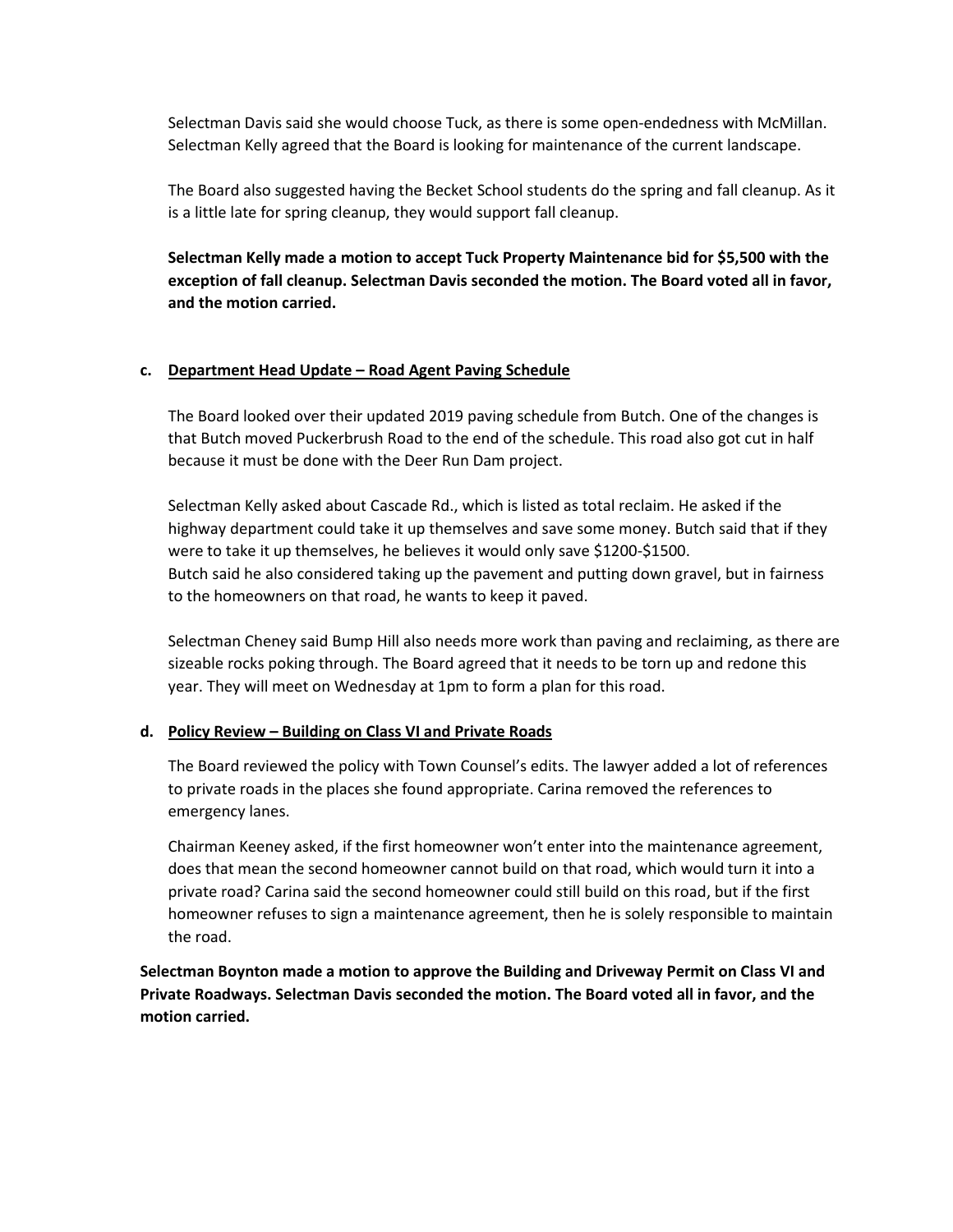### **e. Financial Update**

Carina presented the budget update. The town is approximately 40% through its fiscal year..

In the tax collector's budget, two lines are at 80%. Dog licensing is a one-time expenditure, and the other is public notices, which is an unknown and fluctuates year to year.

In the Board of Selectmen's budget, most of the highly used line items are one-time expenditures, including town reports (80%), auditors (82%), and merit pay (96%).

The cemetery electric cost is already at 50%, due to the co-op fee and the pump.

In the Police Department, office supplies are already at 64%. Carina will get a breakdown of the bills from this line item.

The fire department is at 57% for per diem, but they completed the first round of 24 hours shifts, which will start again in July. FD Expenses is over budget because of our refiling with Medicare and the associated fine. Heating fuel is at 71%. Vehicle maintenance is set to go over budget. Inspections make up a lot of this line item. The Board forecasts that if all the payroll lines are expended, the fire department will go over budget. Chairman Keeney asked what it would save to eliminate the 24-hour coverage for eight weeks in July and August. He would recommend eliminating the 24 hours coverage if the budget is set to be over expended. The Board will have Chief Defosses come in on Monday to discuss the budget.

Highway department's overtime is at 65.5%, due to winter and mud season.

Our welfare has been slow, which is good for the town, and is at 14%.

### **Correspondence**

Carina discovered we will have to hold a public hearing to discuss the emergency expenditure for the fire department, which will authorize us to accept the revenue from Thornton and Ellsworth to over expend the amount we have budgeted for the fire department. For next year, the DRA will require us to include Thornton and Ellsworth's portions in our budget, making it look like a much larger yearly increase than it is.

Mikhail Metallikov received a lien notice letter from the tax collector. Metallikov claims he never got the bill and is asking the Board to abate all his interest. It appears in 2015, the property was transferred out of a trust and into he and his wife's name solely. The only address listed on both the deeds registered in 2015 is the address we have on file. The Board denied Mr. Metallikov's request to abate the interest.

### **Board Concerns and Directives**

Selectman Boynton brought an update from the Conservation Commission (CCC). They have discovered a possible opportunity to invest their funds. This opportunity would be purchasing the property just north of here on Route 3, past the Greenlers' house on their side of the bridge. This property is 150 acres with possibly an additional 50.

The Conservation Commission would be able to conserve the snowmobile trail and the vernal pools by purchasing this land or assisting a third party to purchase the land, which also abuts the national